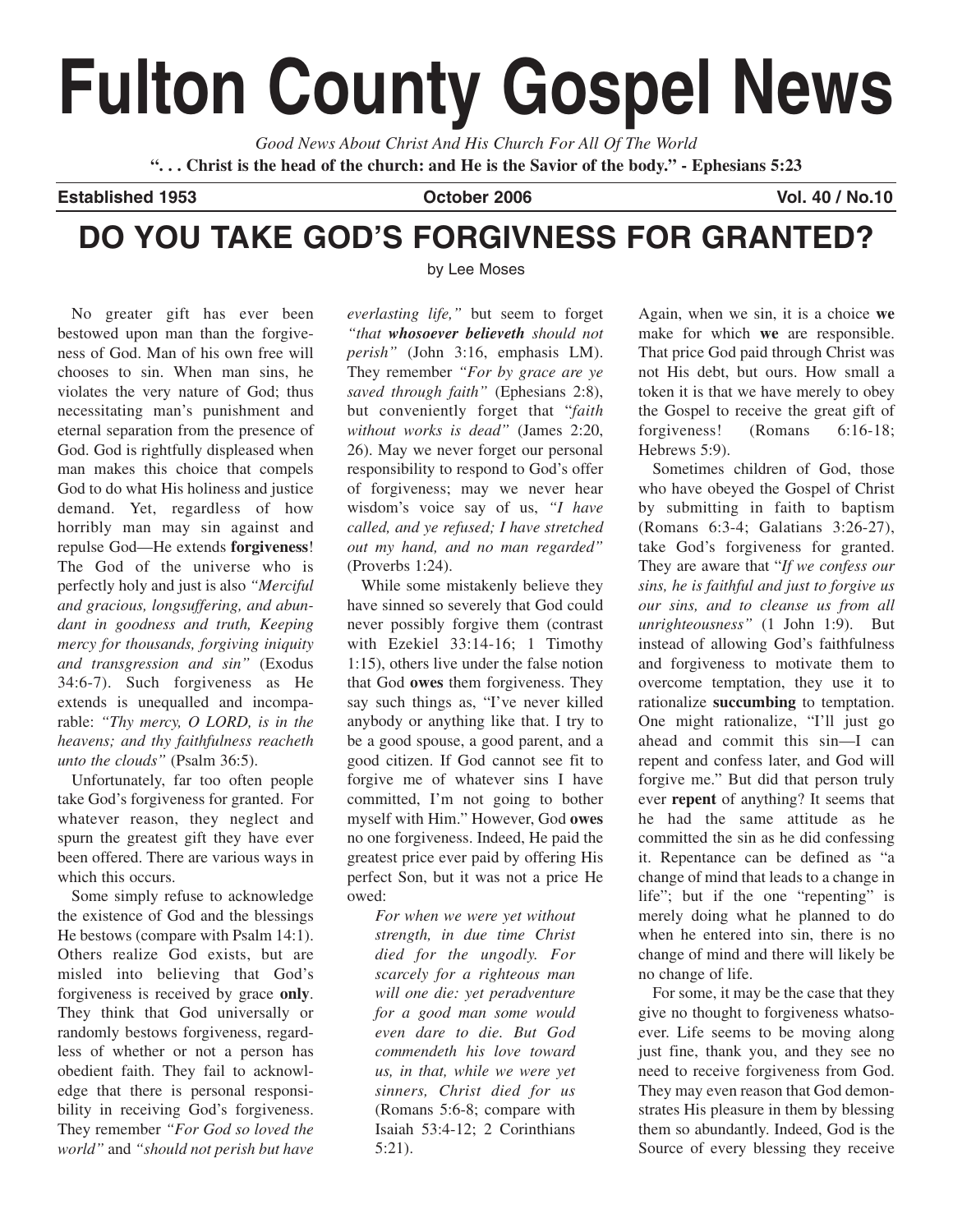#### **FULTON COUNTY GOSPEL NEWS** USPS Publication #211780

. . . is a Periodical publication issued monthly by the Church of Christ at Third and Bethel (P.O. Box 251), Mammoth Spring, AR 72554-0251. **POSTMASTER: Please mail all changes of address to the above address.**

**FCGN** is mailed free of charge to any who care to receive it. We will be happy to add any names to the regular mailing list. If you send in a name we must have a complete address, including number and street name, or R.R. or HCR number, plus box number, or a P.O. Box number and the **NINE DIGIT ZIP CODE**. This paper is supported by voluntary contributions for which we are grateful. Financial information will be furnished upon request. **Mail all address corrections or manuscripts to:**

#### **FULTON COUNTY GOSPEL NEWS** P.O. Box 251

Mammoth Spring, AR 72554

| Lee Moses $\dots\dots\dots\dots\dots\dots$ . EDITOR<br>E-Mail cocfcgn@centurytel.net<br>Website www.fultoncountygospelnews.org |
|--------------------------------------------------------------------------------------------------------------------------------|
|                                                                                                                                |
| Hosted by TheBible.net                                                                                                         |

#### *continued from page 1*

(Psalm 65:9-13; Philippians 4:19; James 1:17; et al.). But God's blessings may not be a demonstration of His pleasure, but a testimony designed to call man to Him: *"[God] in times past suffered all nations to walk in their own ways. Nevertheless he left not himself without witness, in that he did good, and gave us rain from heaven, and fruitful seasons, filling our hearts with food and gladness"* (Acts 14:16-17).

Generally, the temptation is greater for one to forget God when he is being blessed than when he is not. God warned the Israelites of the inherent dangers in the prosperity He would grant them, urging them in particularly in such times to remember Him, lest they forgot the Source of their blessings *"And thou say in thine heart, My power and the might of mine hand hath gotten me this wealth"* (Deuteronomy 8:17). This is why those who live in prosperous nations should especially guard themselves against a callousness against gratitude.

That God does not smite sinners on the spot does not show that He has forgiven them. It merely shows that He

has forbearance. But the Scriptures ask the question, *"And thinkest thou . . . that thou shalt escape the judgment of God? Or despisest thou the riches of his goodness and forbearance and longsuffering; not knowing that the goodness of God leadeth thee to repentance?"* (Romans 2:3-4). "Forbearance" refers to a **temporary** cessation or pause before something disagreeable takes place.<sup>1</sup> "It points to a truce, not a peace. . . . God's forbearance is wonderful, and eloquent of his deep concern for people. But it is not forgiveness."2 *"The Lord is not slack concerning his promise* (to come again in final judgment, LM)*, as some men count slackness; but is longsuffering to us-ward, not willing that any should perish, but that all should come to repentance"* (2 Peter 3:9, emphasis LM).

Indeed, God is a wonderfully forgiving God; but this does not mean that every person is guaranteed God's forgiveness: *"Keeping mercy for thousands, forgiving iniquity and transgres-*

*sion and sin, and that will by no means clear the guilty"* (Exodus 34:7). Instead of taking God's forgiveness for granted, let us ever crave and be appreciative of God's forgiveness, living lives to His glory (1 Corinthians 10:31). God will pardon abundantly, but there will come a time when it is too late for pardon:

> *Seek ye the LORD while he may be found, call ye upon him while he is near: Let the wicked forsake his way, and the unrighteous man his thoughts: and let him return unto the LORD, and he will have mercy upon him; and to our God, for he will abundantly pardon* (Isaiah 55:6-7).

1"Anochee," in Bauer, Danker, Arndt, and Gingrich, A Greek-English Lexicon of the New Testament and Other Early Christian Literature, 3rd ed. (Chicago: Univ. Of Chicago Press, 2000), p. 86.

2Leon Morris, The Epistle to the Romans (Grand Rapids, MI: Wm. B. Eerdmans Publishing Co., 1988), pp. 112-113.

## **THE ISSUE OF AUTHORITY**

#### by Randy Robinson

John Mellencamp lamented in song over twenty years ago, "I fight authority; authority always wins." Indeed authority is a powerful force with which to be reckoned. In the case of this songster, his perspective is easily noted as one who is rebellious against authority as indicated by his lyrics, "I've been doin' it (fighting authority) since I was a young kid, and I come out grinnin'." Mellencamp expressed an attitude that was held by many of his generation and in fact, is still held today by some in each generation. Even the word "authority" causes some today to bristle. In the last two or three decades, society has attempted with a great deal of success to ingrain in us the concept that authority is bad—that it is wrong, and that it stifles our liberty and creativity. Those who espouse this view do so on the premise that accepting and respecting authority is an admission of inferiority. We have heard much in the

past few years concerning respect. It was once common thought that respect was like trust; it was something that had to be earned. No one was entitled to be respected if they had done nothing to earn that respect. The age of entitlement has changed that view. Few people now believe that they should "earn" anything; that they are entitled to whatever they want and should someone be reluctant to give it to them, that person is guilty of showing disrespect. We have even altered the common vernacular and introduced into the English language the terms "dissed" and "dissing," indicating that someone had been shown disrespect.

Almighty God deemed it necessary and appropriate to establish the concept of authority in every aspect of life on earth. Therefore, as we move farther away from God culturally, it is no surprise that the concept of authority has been met with great resistance and often, even contempt. Paul explained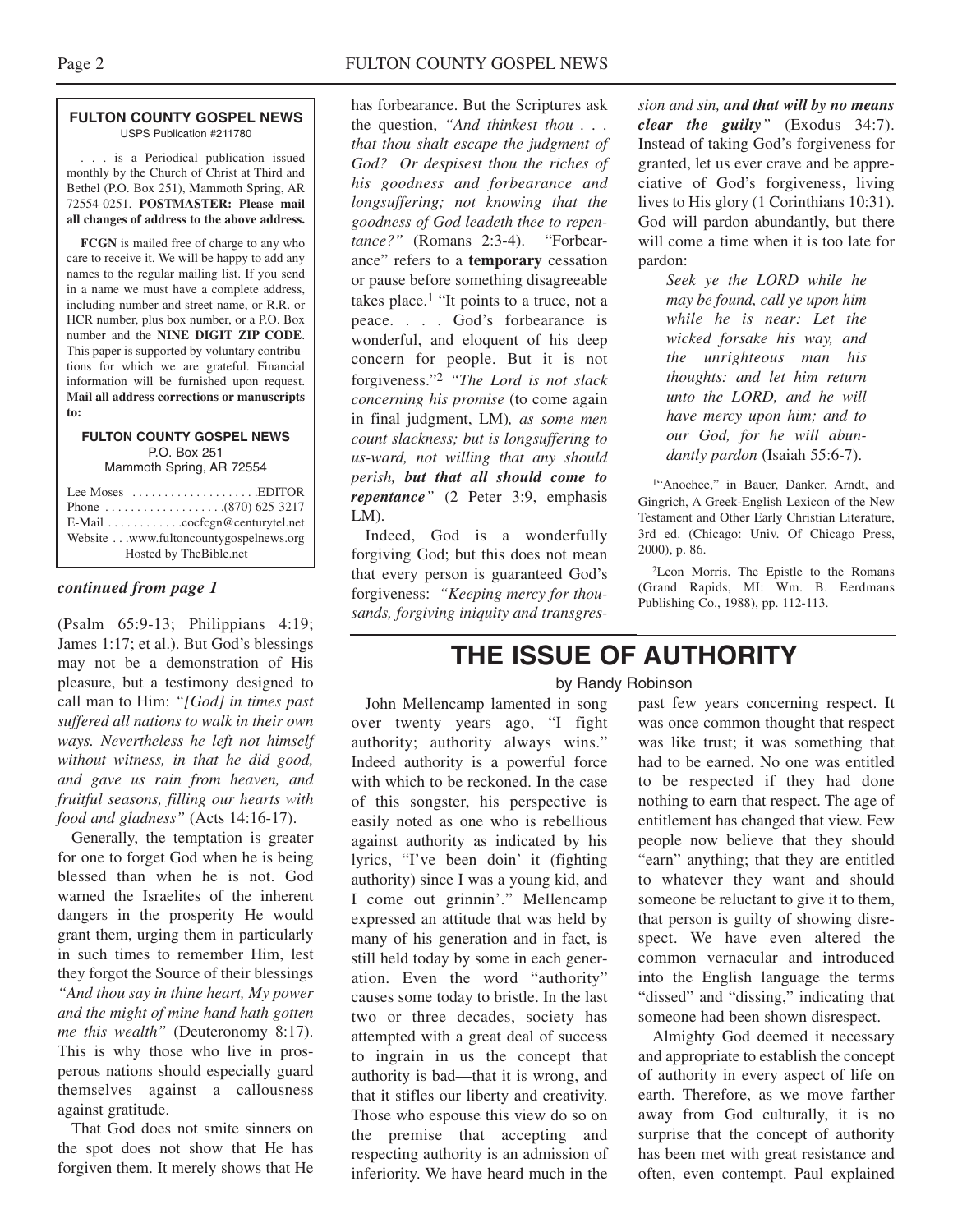the role of civil authority as God instituted it, *"Let every soul be subject unto the higher powers. "For there is no power but of God: the powers that be are ordained of God. Whosoever therefore resisteth the power, resisteth the ordinance of God: and they that resist shall receive to themselves damnation"* (Romans 13:1-2). It is significant to note that the word translated "power" is the same word which Jesus used to describe His ultimate power *[exousia]* (Matt. 28:18). Paul corrected those who believed that they had power or authority in and of themselves by explaining that whatever authority they had was given to them by God. This remains the case today. It is God's will that human beings obey the properly instituted laws of the land. Note this is not merely a directive for Christians all people are subject to these laws, just as all people are subject to the laws of God.

Speaking of the laws of God, today when the subject of religious authority is broached, there is likewise a desire on the part of many to deny that God has authorized certain things in the realm of religion. These people would love for us to believe that we are "on our own" when it comes to how to please God in areas such as what one must do to receive the promise of salvation, how to offer acceptable worship, how the church should be governed, etc. This by no means, is a new way of thinking. The writer of Judges [presumably Samuel] described the nation of Israel in the days of the judges, *"In those days there was no king in Israel: every man did that which was right in his own eyes"* (Judges 21:25). How eerily similar this is to what we often witness today; in that people, although claiming to have a desire to please God, still want to preach and practice the way that they see fit.

To do this, they first must reduce the significance of the Bible by denying its inspiration. The Bible has been under attack for two centuries by those calling themselves "scholars." They have attacked the authorship of the

Bible by questioning Mosaic authorship of the Pentateuch (Genesis through Deuteronomy). They have also claimed that Isaiah 40-66 was written after the captivity in order to be able to deny supernatural revelation. Isaiah named the king (Cyrus) who would free Israel from their captivity approximately 150 years before this king was even born (Isa. 44:28). It is quite telling that these studies into the Bible's authenticity are called "hypotheses" and "theories." It is evident that these scholars did not wish to accept the Bible's claim of inspiration as legitimate and their "studies" reflect their disdain for the Bible's authority.

Many of the modern day "scholars" also possess the same antipathy toward the Scriptures. They have redefined inspiration by saying that the men who wrote the Bible were inspired the same way that Shakespeare was inspired to write plays, Mozart was inspired to write music, and Rembrandt was inspired to paint. While this explanation may appease a postmodernistic society which includes feminists, atheists, scientists, and the ACLU, they have yet to answer satisfactorily the apostle Paul who stated, "*All scripture is given by inspiration of God* . . ." (2 Timothy 3:16; emphasis RR), as well as the apostle Peter who stated that *"holy men of God spake as they were moved by the Holy Ghost"* (2 Peter 1:21; emph. RR). The phrase "they were moved" comes from the Greek word *pheromenoi*, literally meaning "carried" or "borne." This language clearly indicates that the writers did not speak for themselves, but were speaking **for God**. Jesus while here on earth declared that His words, which are the words by which we will be judged, originated with the Father (John 12:48-50). He later declared that those things spoken by the Holy Spirit also originated from the Father (John 16:13).

If the Bible could be shown to be merely the works of men, then we would not be subject to its objective authority. It is the same argument used

by those prosecuting the Nazi war criminals in the late 1940's. The Nazi officers attempted to deflect criticism of their atrocities by claiming that their laws allowed for the slaughter of the Jews and that they were merely obeying their laws. The Nuremburg prosecutors rightfully rejected that claim, recognizing that there is a higher authority (God) Whose objective law superseded the self serving German laws which condoned such barbarism. A post-modernistic society desires to operate under a philosophy which states either explicitly or implicitly, "Everything I do—is OK with me." This is the height of subjectivism. It allows for people to ignore what the Bible says about the plan of salvation. It allows for the installation of women into leadership roles, including pulpit preaching. It allows for the broadening of fellowship with anyone who *claims* to be a follower of Christ. The Bible has spoken concerning all of these issues and more, yet we see more and more people, including our own brethren rejecting and ridiculing Bible authority by calling it "pattern theology," and referring to those who maintain the Biblical plan of salvation as "five-steppers." The New Testament was originally written to the members of the first century church. This has spawned a view that 21st century Christians are exempt from these directives and examples. It absolves brethren from obedience to commands such as The Great Commission, it also concludes that the prohibition of women in leadership was limited to the first century; some have even claimed that this prohibition was limited to Corinth itself (1 Corinthians 14:34-35). When authority is flouted, then anything goes and anarchy results. God, Who is a systematic God of order (1 Cor. 14:40) cannot be and is not pleased with this rebellion. Those who fight God's authority will one day realize, like John Mellencamp realized, that "authority always wins."

> P.O. Box 853 Marion, AR 72364